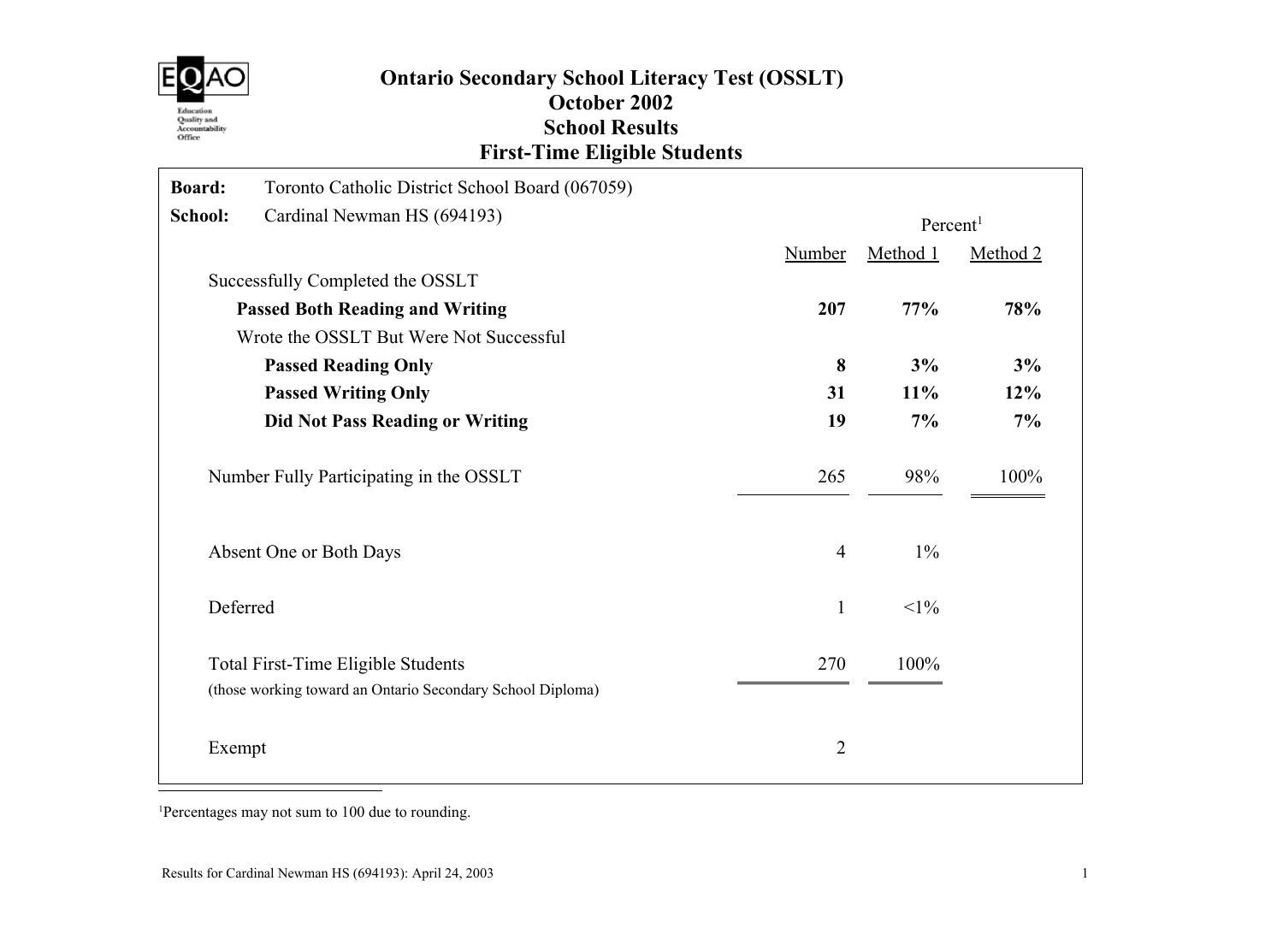#### Explanation of Terms and Categories

First-Time Eligible students entered Grade 9 during the 2001-2002 school year. These students (and any others who were placed in this cohort) were required to write the OSSLT for the first time in October 2002. To meet the requirements of an Ontario Secondary School Diploma students must successfully complete both the reading component and the writing component. Schools are responsible for indicating which component(s) the student still requires in order to complete the OSSLT successfully.

**Previously Eligible** students entered Grade 9 during the 2000-2001 school year. These students (and any others who were placed in this cohort) were required to write the OSSLT for the first time in February 2002. Students who were not successful in February 2002 or were absent or deferred became eligible again to write the OSSLT in October 2002. To meet the requirements of an Ontario Secondary School Diploma students must successfully complete both the reading component and the writing component. Schools are responsible for indicating which component(s) the student still requires to successfully complete the OSSLT.

These groups are reported separately to allow schools to compare cohorts from year to year. Tracking cohorts in this way also enables schools to assess the effectiveness of literacy programs and other strategies for remediation.

**Successfully Completed the OSSLT:** Students participated in the OSSLT and passed both the reading component and the writing component.

Wrote the OSSLT But Were Not Successful: Students participated fully in the OSSLT but did not pass either the reading component or the writing component, or both. Unsuccessful students are reported in one of the three following subcategories:

- Passed Reading Only
- Passed Writing Only
- · Did Not Pass Reading or Writing

Number Fully Participating in the OSSLT: Students are designated as having fully participated if they were present on both days of the administration. A student is considered to be present for a day's testing if there was work completed in at least one of the two booklets administered on that day, or if the student is reported as present on the Student Tracking Sheet (STS).

**Absent One or Both Days:** Students who were absent on either day are included in this category. Note that a student is not considered absent from a day's testing if there was work completed in at least one of the two booklets administered on that day, or if the student is reported as present on the STS.

Deferred: Students can be deferred under several circumstances, as outlined in EQAO's Guide for Accommodations, Special Provisions, Deferrals and Exemptions. A student is categorized as deferred only if the Student Information Form (SIF) indicates a deferral and there is no work in any of the student's test booklets. If a student completed any portion of the OSSLT, he or she is not categorized as deferred. If the SIF indicates that a student is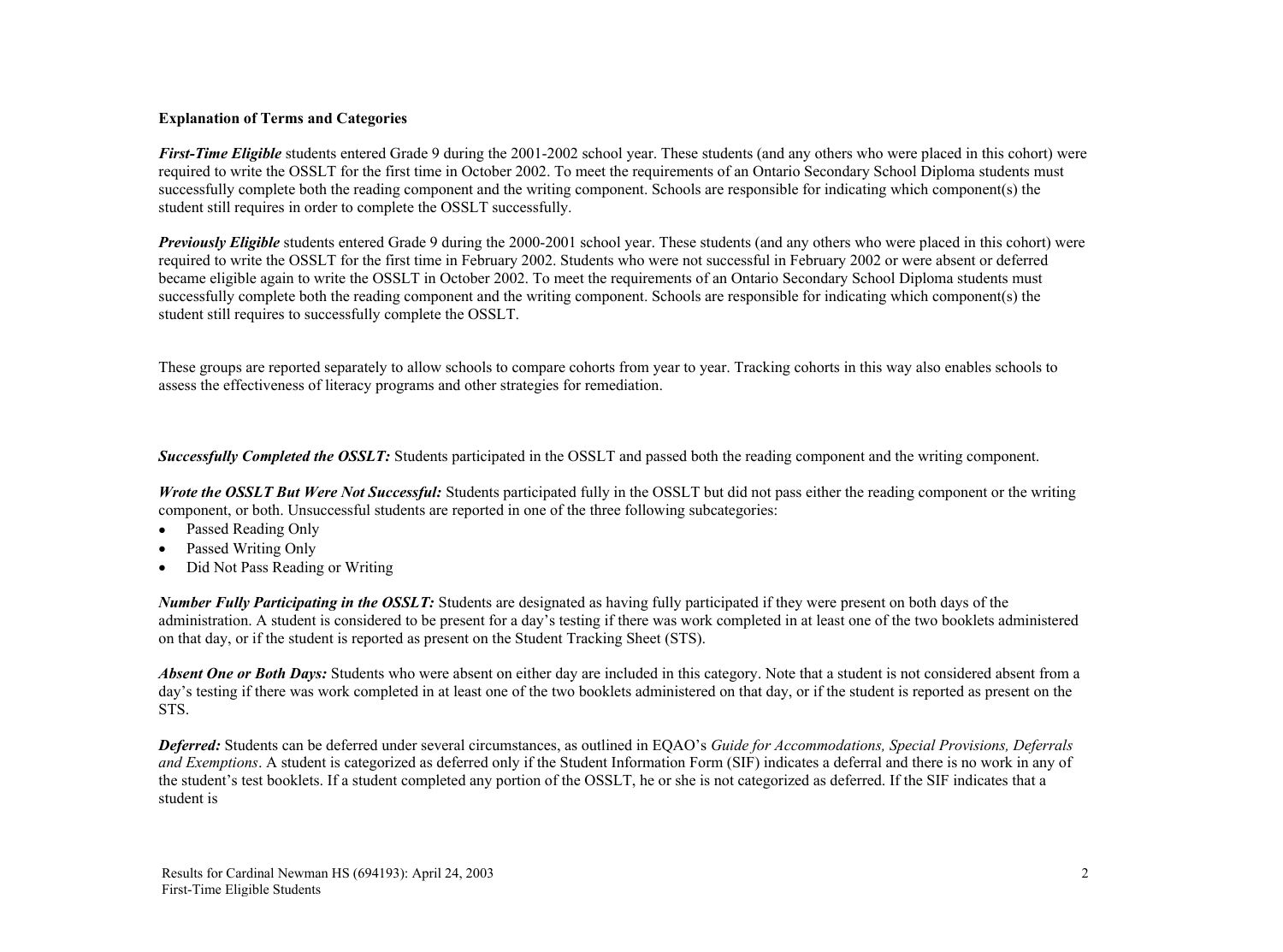Total First-Time Eligible Students: All students in the cohort who are working toward an Ontario Secondary School Diploma (OSSD) are referred to as eligible students. This category includes all participating students as well as those categorized as deferred or absent; it does not include exempt students.

**Exempt:** Students can be exempted from the OSSLT if they are not working toward an OSSD. A student is categorized as exempt only if the SIF indicates that the student is exempt and there is no work in any of the test booklets. Note that if a student completed any portion of the OSSLT, he or she is not categorized as exempt.

**Method 1:** This method provides a percentage breakdown of all students in the cohort who are working toward an OSSD. The only students excluded from the percentages in Method 1 are those who were not working toward an OSSD and were, therefore, exempted.

Method 2: This method provides a percentage breakdown of those students who fully participated in the OSSLT. Students are considered to have fully participated if they were present on both days of the administration.

#### Protection of Personal Information

To protect against the disclosure of personal information associated with individual student results, a series of suppression rules are implemented for the public release of OSSLT results. Statistics have been suppressed where the number of respondents is so low that individual results could be determined from the aggregate value.

Percentages are rounded to the nearest even integer. Percentages of less than 0.5% are shown as <1%.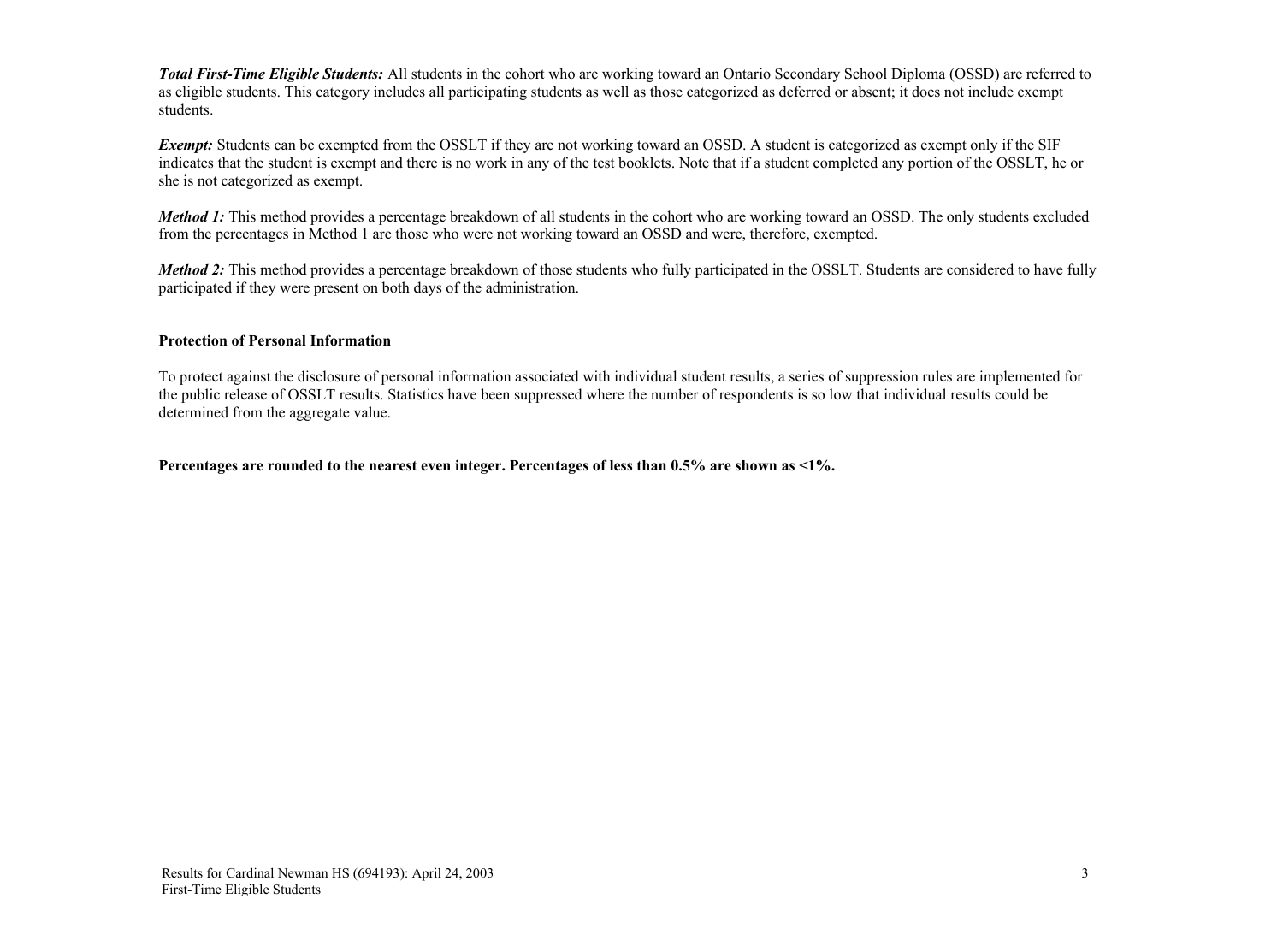## School Results for First-Time Eligible Students (Method 1)

|                                         | <b>Provincial Results</b> | <b>Board Results</b> | <b>School Results</b> |
|-----------------------------------------|---------------------------|----------------------|-----------------------|
|                                         | $(\text{\#} = 146539)$    | $(\#=6\;575)$        | $(\#=270)$            |
| <b>Successfully Completed the OSSLT</b> | 67%                       | 60%                  | 77%                   |
| <b>Passed Reading Only</b>              | 4%                        | 4%                   | 3%                    |
| <b>Passed Writing Only</b>              | 12%                       | 17%                  | 11%                   |
| <b>Did Not Pass Reading or Writing</b>  | 10%                       | 14%                  | 7%                    |
| <b>Absent One or Both Days</b>          | 3%                        | 2%                   | 1%                    |
| <b>Deferred</b>                         | 4%                        | 3%                   | $1\%$                 |

### School Results for First-Time Eligible Students (Method 2)

|                                         | <b>Provincial Results</b> | <b>Board Results</b> | <b>School Results</b> |
|-----------------------------------------|---------------------------|----------------------|-----------------------|
|                                         | $(\text{\#} = 136028)$    | $(\#=6\;247)$        | $(\#=265)$            |
| <b>Successfully Completed the OSSLT</b> | 72%                       | 63%                  | 78%                   |
| <b>Passed Reading Only</b>              | $4\%$                     | $4\%$                | 3%                    |
| <b>Passed Writing Only</b>              | 13%                       | 18%                  | 12%                   |
| <b>Did Not Pass Reading or Writing</b>  | 11%                       | 15%                  | 7%                    |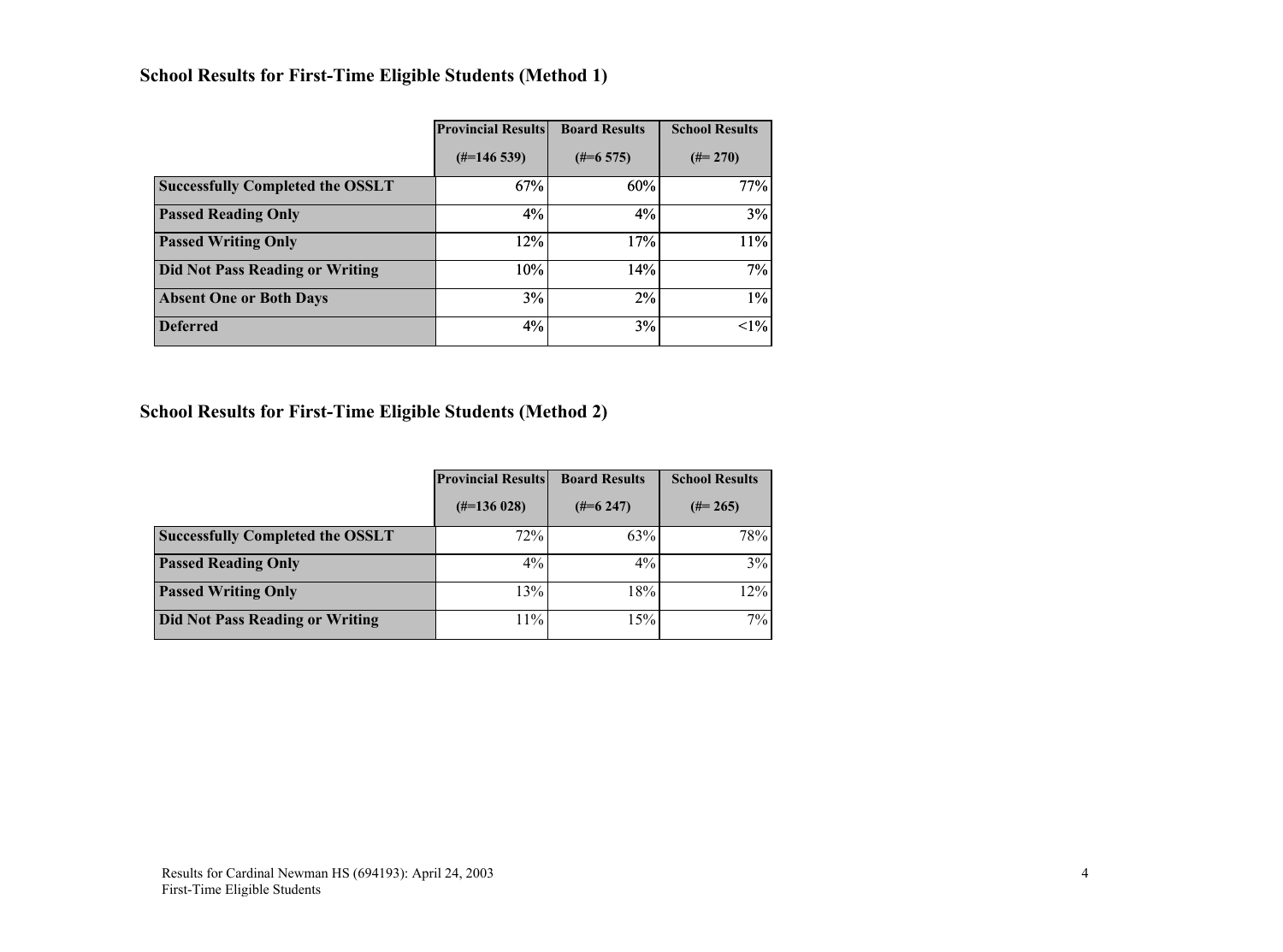## Results for First-Time Eligible Students - Gender (Method 1)

|                                         | <b>Provincial Results</b>        |                              | <b>Board Results</b>                |                               | <b>School Results</b>        |                            |
|-----------------------------------------|----------------------------------|------------------------------|-------------------------------------|-------------------------------|------------------------------|----------------------------|
|                                         | <b>Females</b><br>$(\#=70\;675)$ | <b>Males</b><br>$(\#=73999)$ | <b>Females</b><br>$(\text{\#}3390)$ | <b>Males</b><br>$(\neq=3091)$ | <b>Females</b><br>$(\#=132)$ | <b>Males</b><br>$(\#=138)$ |
| <b>Successfully Completed the OSSLT</b> | 71%                              | 63%                          | 64%                                 | 56%                           | 82%                          | 72%                        |
| <b>Passed Reading Only</b>              | 3%                               | 5%                           | 3%                                  | 4%                            |                              |                            |
| <b>Passed Writing Only</b>              | 12%                              | 12%                          | 18%                                 | 16%                           |                              | $\blacksquare$             |
| Did Not Pass Reading or Writing         | 8%                               | 12%                          | $11\%$                              | 18%                           |                              | 11%                        |
| <b>Absent One or Both Days</b>          | 2%                               | 3%                           | 2%                                  | $1\%$                         | $1\%$                        | 2%                         |
| <b>Deferred</b>                         | 4%                               | 5%                           | $2\%$                               | $5\%$                         | $0\%$                        | $1\%$                      |

Results for First-Time Eligible Students - Gender<sup>2</sup> (Method 2)

|                                         | <b>Provincial Results</b>      |                                         | <b>Board Results</b>            |                             | <b>School Results</b>        |                            |  |
|-----------------------------------------|--------------------------------|-----------------------------------------|---------------------------------|-----------------------------|------------------------------|----------------------------|--|
|                                         | <b>Females</b><br>$(\#=66527)$ | <b>Males</b><br>$(\text{\#} = 68\,153)$ | <b>Females</b><br>$(\#=3\;257)$ | <b>Males</b><br>$(\#=2906)$ | <b>Females</b><br>$(\#=131)$ | <b>Males</b><br>$(\#=134)$ |  |
| <b>Successfully Completed the OSSLT</b> | 75%                            | 68%                                     | 67%                             | 60%                         | 82%                          | 74%                        |  |
| <b>Passed Reading Only</b>              | $3\%$                          | 5%                                      | 3%                              | 5%                          |                              |                            |  |
| <b>Passed Writing Only</b>              | 13%                            | 13%                                     | 19%                             | 17%                         |                              |                            |  |
| Did Not Pass Reading or Writing         | 8%<br>13%                      |                                         | 12%                             | 19%                         |                              | 11%                        |  |

<sup>&</sup>lt;sup>2</sup>Results for gender are based upon students for whom gender data were available.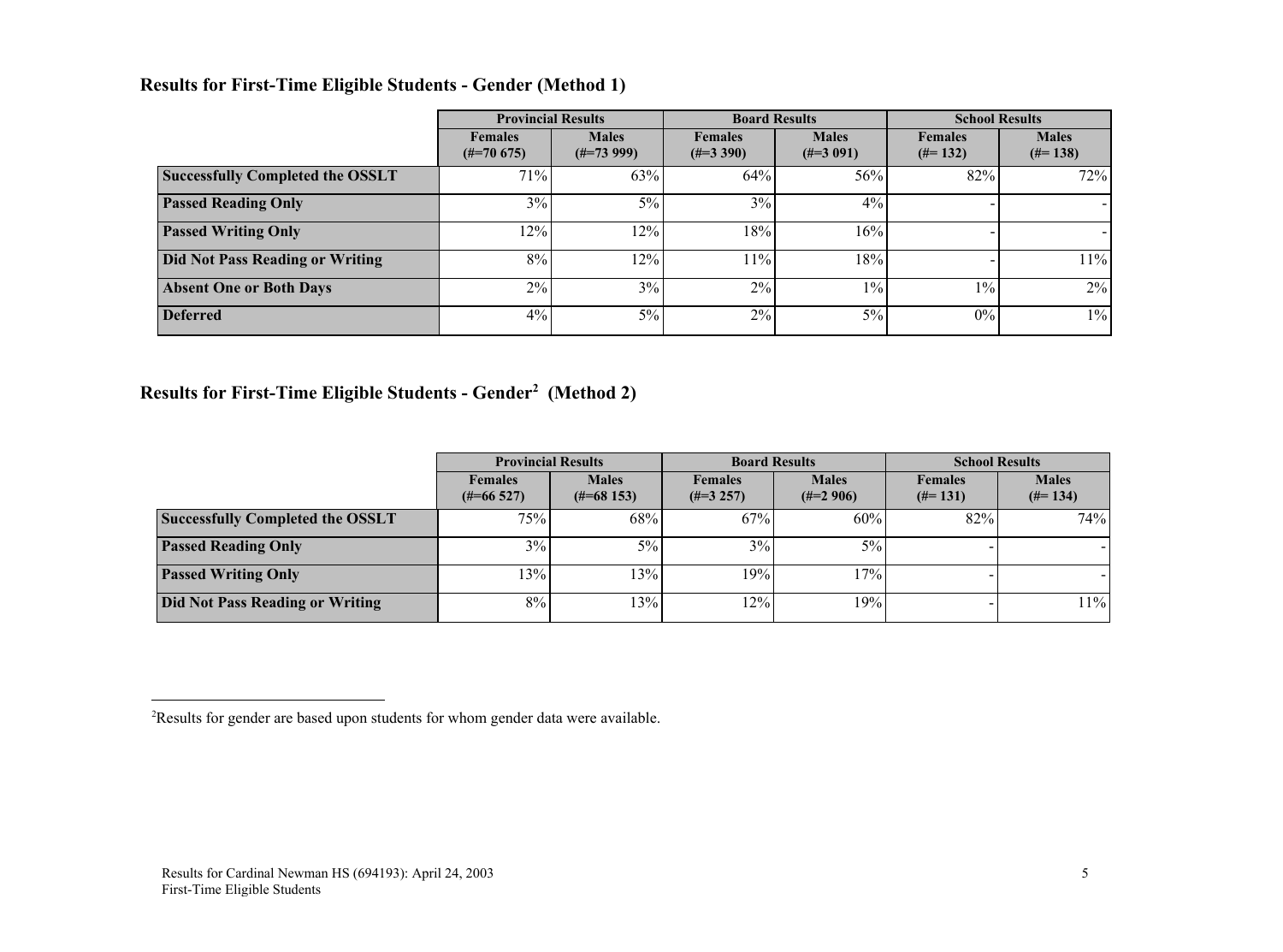Results for First-Time Eligible Students - English as a Second Language/English Literacy Development (Method 1)

|                                         | <b>Provincial Results</b> |                                     |                      | <b>Board Results</b>                | <b>School Results</b> |                                     |
|-----------------------------------------|---------------------------|-------------------------------------|----------------------|-------------------------------------|-----------------------|-------------------------------------|
|                                         | In<br><b>ESL/ELD</b>      | <b>All Other</b><br><b>Students</b> | In<br><b>ESL/ELD</b> | <b>All Other</b><br><b>Students</b> | In<br><b>ESL/ELD</b>  | <b>All Other</b><br><b>Students</b> |
|                                         | $(\#=5\;317)$             | $(\#=141\;222)$                     | $(\#=274)$           | $(\text{\#}=6\,301)$                | $(\#=n/a)$            | $(\#=268)$                          |
| <b>Successfully Completed the OSSLT</b> | 15%                       | 68%                                 | 15%                  | 62%                                 |                       | 77%                                 |
| <b>Passed Reading Only</b>              | $1\%$                     | 4%                                  |                      | 4%                                  |                       | 3%                                  |
| <b>Passed Writing Only</b>              | 12%                       | 12%                                 |                      | 17%                                 |                       | 12%                                 |
| <b>Did Not Pass Reading or Writing</b>  | 16%                       | 10%                                 | 24%                  | 14%                                 |                       | 7%                                  |
| <b>Absent One or Both Days</b>          | $1\%$                     | 3%                                  | 3%                   | 2%                                  |                       | $1\%$                               |
| <b>Deferred</b>                         | 54%                       | 3%                                  | 42%                  | 2%                                  |                       | $<1\%$                              |

Results for First-Time Eligible Students - English as a Second Language/English Literacy Development (Method 2)

|                                         |                      | <b>Provincial Results</b>           |                      | <b>Board Results</b>                | <b>School Results</b>           |                                     |  |
|-----------------------------------------|----------------------|-------------------------------------|----------------------|-------------------------------------|---------------------------------|-------------------------------------|--|
|                                         | In<br><b>ESL/ELD</b> | <b>All Other</b><br><b>Students</b> | In<br><b>ESL/ELD</b> | <b>All Other</b><br><b>Students</b> | $\mathbf{ln}$<br><b>ESL/ELD</b> | <b>All Other</b><br><b>Students</b> |  |
|                                         | $(\#=2\;391)$        | $(\text{\#} = 133\ 637)$            | $(\#=151)$           | $(\#=6096)$                         | $(\#=n/a)$                      | $(\#=263)$                          |  |
| <b>Successfully Completed the OSSLT</b> | 34%                  | 72%                                 | 28%                  | 64%                                 |                                 | 78%                                 |  |
| <b>Passed Reading Only</b>              | 3%                   | $4\%$                               |                      | $4\%$                               |                                 | 3%                                  |  |
| <b>Passed Writing Only</b>              | 28%                  | 13%                                 |                      | 17%                                 |                                 | 12%                                 |  |
| <b>Did Not Pass Reading or Writing</b>  | 36%                  | 11%                                 | 44%                  | 14%                                 |                                 | $7\%$                               |  |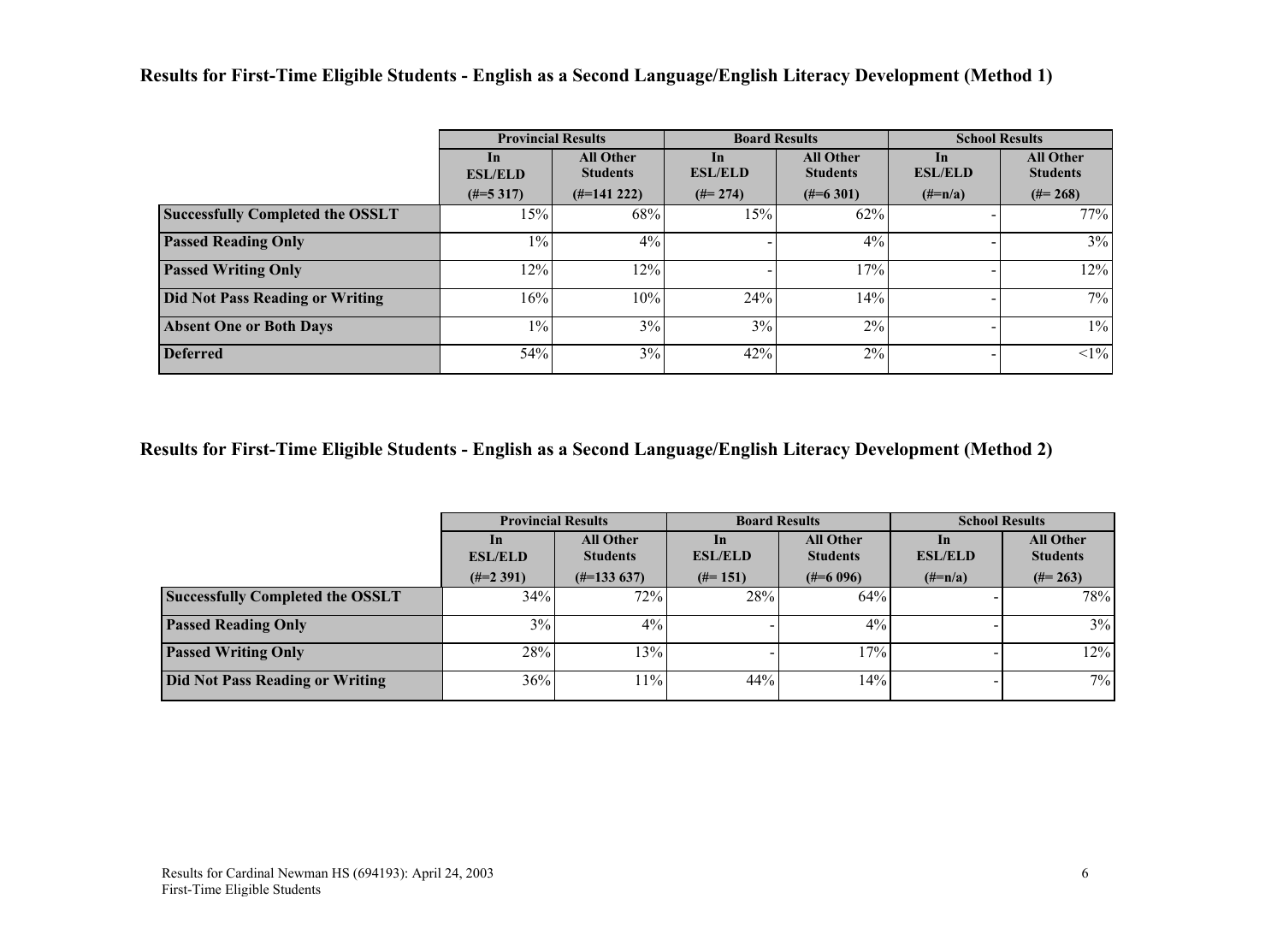|                                         | <b>Provincial Results</b>      |                                     |                                | <b>Board Results</b>                | <b>School Results</b>          |                                     |
|-----------------------------------------|--------------------------------|-------------------------------------|--------------------------------|-------------------------------------|--------------------------------|-------------------------------------|
|                                         | <b>Special</b><br><b>Needs</b> | <b>All Other</b><br><b>Students</b> | <b>Special</b><br><b>Needs</b> | <b>All Other</b><br><b>Students</b> | <b>Special</b><br><b>Needs</b> | <b>All Other</b><br><b>Students</b> |
|                                         | $(\#=19\;722)$                 | $(\text{\#} = 126817)$              | $(\#=977)$                     | $(\#=5\;598)$                       | $(\# = 54)$                    | $(\#=216)$                          |
| <b>Successfully Completed the OSSLT</b> | 38%                            | 71%                                 | 33%                            | 65%                                 | 65%                            | 80%                                 |
| <b>Passed Reading Only</b>              | 4%                             | 4%                                  | 3%                             | 4%                                  |                                | $4\%$                               |
| <b>Passed Writing Only</b>              | 20%                            | 11%                                 | 24%                            | 16%                                 |                                | 10%                                 |
| Did Not Pass Reading or Writing         | 25%                            | 8%                                  | 31%                            | 11%                                 | 15%                            | 5%                                  |
| <b>Absent One or Both Days</b>          | 3%                             | 3%                                  | 2%                             | 2%                                  | 2%                             | $1\%$                               |
| <b>Deferred</b>                         | 9%                             | 4%                                  | 8%                             | 3%                                  | 2%                             | 0%                                  |

### Results for First-Time Eligible Students - Students with Special Needs<sup>3</sup> (including gifted) (Method 1)

### Results for First-Time Eligible Students - Students with Special Needs<sup>3</sup> (including gifted) (Method 2)

|                                         | <b>Provincial Results</b>      |                                     | <b>Board Results</b>           |                                     | <b>School Results</b>          |                                     |
|-----------------------------------------|--------------------------------|-------------------------------------|--------------------------------|-------------------------------------|--------------------------------|-------------------------------------|
|                                         | <b>Special</b><br><b>Needs</b> | <b>All Other</b><br><b>Students</b> | <b>Special</b><br><b>Needs</b> | <b>All Other</b><br><b>Students</b> | <b>Special</b><br><b>Needs</b> | <b>All Other</b><br><b>Students</b> |
|                                         | $(\text{\#} = 17220)$          | $(\text{\#} = 118,808)$             | $(\#=887)$                     | $(\#=5\,360)$                       | $(\#=52)$                      | $(\#=213)$                          |
| <b>Successfully Completed the OSSLT</b> | 43%                            | 76%                                 | 36%                            | 68%                                 | 67%                            | 81%                                 |
| <b>Passed Reading Only</b>              | $5\%$                          | 4%                                  | 4%                             | 4%                                  |                                | $4\%$                               |
| <b>Passed Writing Only</b>              | 23%                            | 12%                                 | 27%                            | 16%                                 |                                | 10%                                 |
| <b>Did Not Pass Reading or Writing</b>  | 29%                            | 8%                                  | 34%                            | 12%                                 | 15%                            | $5\%$                               |

<sup>&</sup>lt;sup>3"</sup>Students with Special Needs" are students with an Individual Education Plan (IEP) who may or may not have been identified as "exceptional pupils" by an Identification, Placement and Review Committee (IPRC), and who are receiving special education programs and services (Ministry of Education Policy/Program Memorandum No. 127).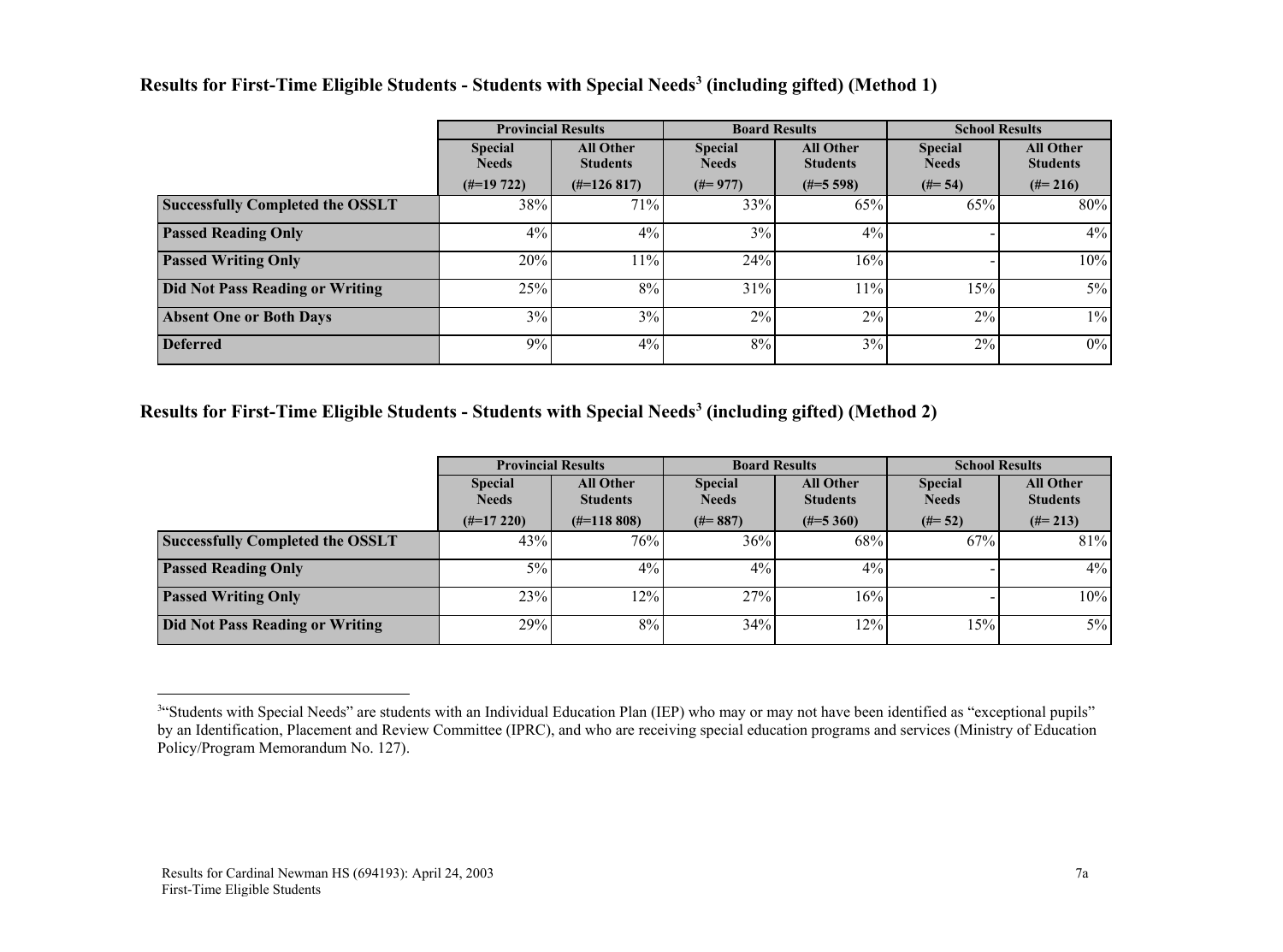#### Results for First-Time Eligible Students - Students with Special Needs<sup>3</sup> (excluding Gifted) (Method 1)

|                                         | <b>Provincial Results</b>      |                                     |                                | <b>Board Results</b>                | <b>School Results</b>          |                                     |
|-----------------------------------------|--------------------------------|-------------------------------------|--------------------------------|-------------------------------------|--------------------------------|-------------------------------------|
|                                         | <b>Special</b><br><b>Needs</b> | <b>All Other</b><br><b>Students</b> | <b>Special</b><br><b>Needs</b> | <b>All Other</b><br><b>Students</b> | <b>Special</b><br><b>Needs</b> | <b>All Other</b><br><b>Students</b> |
|                                         | $(\#=18075)$                   | $(\text{\#} = 128\,464)$            | $(\#=930)$                     | $(\#=5645)$                         | $(#=47)$                       | $(\#=223)$                          |
| <b>Successfully Completed the OSSLT</b> | 32%                            | 71%                                 | 29%                            | 65%                                 | 60%                            | 80%                                 |
| <b>Passed Reading Only</b>              | $5\%$                          | 4%                                  | 3%                             | 4%                                  |                                | 4%                                  |
| <b>Passed Writing Only</b>              | 22%                            | 11%                                 | 26%                            | 15%                                 |                                | 10%                                 |
| <b>Did Not Pass Reading or Writing</b>  | 27%                            | 8%                                  | 32%                            | 11%                                 | 17%                            | $5\%$                               |
| <b>Absent One or Both Days</b>          | $4\%$                          | 3%                                  | $2\%$                          | 2%                                  | $2\%$                          | $1\%$                               |
| <b>Deferred</b>                         | 10%                            | 4%                                  | 8%                             | 3%                                  | 2%                             | $0\%$                               |

### Results for First-Time Eligible Students - Students with Special Needs<sup>3</sup> (excluding Gifted) (Method 2)

|                                         | <b>Provincial Results</b>      |                                     | <b>Board Results</b>           |                                     | <b>School Results</b>          |                                     |
|-----------------------------------------|--------------------------------|-------------------------------------|--------------------------------|-------------------------------------|--------------------------------|-------------------------------------|
|                                         | <b>Special</b><br><b>Needs</b> | <b>All Other</b><br><b>Students</b> | <b>Special</b><br><b>Needs</b> | <b>All Other</b><br><b>Students</b> | <b>Special</b><br><b>Needs</b> | <b>All Other</b><br><b>Students</b> |
|                                         | $(\#=15\;591)$                 | $(\#=120\;437)$                     | $(\#=840)$                     | $(\#=5\,407)$                       | $(\#=45)$                      | $(\#=220)$                          |
| <b>Successfully Completed the OSSLT</b> | 37%                            | 76%                                 | 32%                            | 68%                                 | 62%                            | 81%                                 |
| <b>Passed Reading Only</b>              | $5\%$                          | 4%                                  | 4%                             | 4%                                  |                                | $4\%$                               |
| <b>Passed Writing Only</b>              | 26%                            | 12%                                 | 28%                            | 16%                                 |                                | 10%                                 |
| <b>Did Not Pass Reading or Writing</b>  | 31%                            | 8%                                  | 35%                            | 12%                                 | 18%                            | $5\%$                               |

<sup>&</sup>lt;sup>3</sup> Students with special needs are students with an Individual Education Plan (IEP), who may or may not have been identified as "exceptional pupils" by an Identification, Placement and Review Committee (IPRC), and are receiving special education programs and services (Ministry of Education Policy/Program Memorandum No. 127).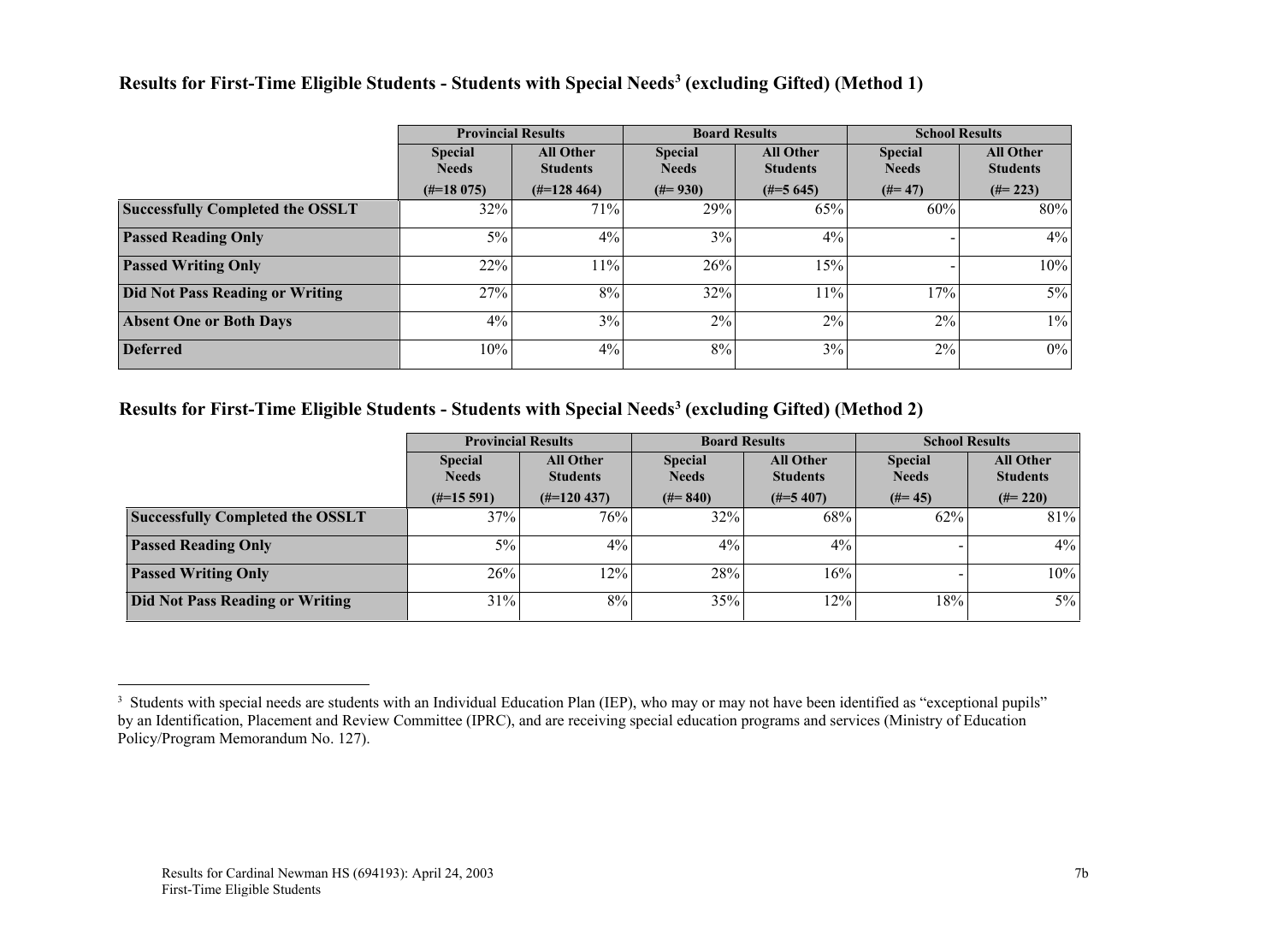|                             |                                          | <b>Provincial Results</b>                    |                                     |                                          | <b>Board Results</b>                         |                                     |                                          | <b>School Results</b>                        |                                     |
|-----------------------------|------------------------------------------|----------------------------------------------|-------------------------------------|------------------------------------------|----------------------------------------------|-------------------------------------|------------------------------------------|----------------------------------------------|-------------------------------------|
|                             | Receiving<br>Accomm.,<br><b>IEP Only</b> | Receiving<br>Accomm.,<br><b>IEP and IPRC</b> | <b>All Other</b><br><b>Students</b> | Receiving<br>Accomm.,<br><b>IEP Only</b> | Receiving<br>Accomm.,<br><b>IEP and IPRC</b> | <b>All Other</b><br><b>Students</b> | Receiving<br>Accomm.,<br><b>IEP Only</b> | Receiving<br>Accomm.,<br><b>IEP and IPRC</b> | <b>All Other</b><br><b>Students</b> |
|                             | $(\#=2\;825)$                            | $(\#=11\;458)$                               | $(\#=131537)$                       | $(\#=112)$                               | $(\# = 725)$                                 | $(\#=5\;716)$                       | $(\#=n/a)$                               | $(\#=39)$                                    | $(\#=224)$                          |
| <b>Successfully</b>         | 37%                                      | 35%                                          | 70%                                 | 34%                                      | 31%                                          | 64%                                 |                                          | 64%                                          | 79%                                 |
| <b>Completed the OSSLT</b>  |                                          |                                              |                                     |                                          |                                              |                                     |                                          |                                              |                                     |
| <b>Passed Reading Only</b>  | $6\%$                                    | 5%                                           | 4%                                  | 5%                                       | 4%                                           | 4%                                  |                                          |                                              | $4\%$                               |
| <b>Passed Writing Only</b>  | 25%                                      | 25%                                          | 11%                                 | 27%                                      | 28%                                          | 15%                                 |                                          |                                              | 10%                                 |
| <b>Did Not Pass Reading</b> | 28%                                      | 30%                                          | 8%                                  | 30%                                      | 35%                                          | 11%                                 |                                          | 15%                                          | $5\%$                               |
| or Writing                  |                                          |                                              |                                     |                                          |                                              |                                     |                                          |                                              |                                     |
| <b>Absent One or Both</b>   | 4%                                       | 4%                                           | 3%                                  | $1\%$                                    | 2%                                           | 2%                                  |                                          | $0\%$                                        | 2%                                  |
| <b>Days</b>                 |                                          |                                              |                                     |                                          |                                              |                                     |                                          |                                              |                                     |
| <b>Deferred</b>             | $<1\%$                                   | $<1\%$                                       | $5\%$                               | 3%                                       | $1\%$                                        | 4%                                  |                                          | $0\%$                                        | $\leq$ 1%                           |

#### Results for First-Time Eligible Students - Students Receiving Accommodations<sup>4</sup> (excluding gifted) (Method 1)

Results for First-Time Eligible Students - Students Receiving Accommodations<sup>4</sup> (excluding gifted) (Method 2)

|                                    | <b>Provincial Results</b>                |                                              |                                     |                                          | <b>Board Results</b>                         |                                     | <b>School Results</b>                    |                                              |                                     |
|------------------------------------|------------------------------------------|----------------------------------------------|-------------------------------------|------------------------------------------|----------------------------------------------|-------------------------------------|------------------------------------------|----------------------------------------------|-------------------------------------|
|                                    | Receiving<br>Accomm.,<br><b>IEP Only</b> | Receiving<br>Accomm.,<br><b>IEP and IPRC</b> | <b>All Other</b><br><b>Students</b> | Receiving<br>Accomm.,<br><b>IEP Only</b> | Receiving<br>Accomm.,<br><b>IEP and IPRC</b> | <b>All Other</b><br><b>Students</b> | Receiving<br>Accomm.,<br><b>IEP Only</b> | Receiving<br>Accomm.,<br><b>IEP and IPRC</b> | <b>All Other</b><br><b>Students</b> |
|                                    | $(\#=2\;713)$                            | $(\text{\#} = 10983)$                        | $(\#=121\,651)$                     | $(\#=108)$                               | $(\#=707)$                                   | $(\#=5\;410)$                       | $(\#=n/a)$                               | $(\#=39)$                                    | $(\#=219)$                          |
| Successfully                       | 39%                                      | 37%                                          | 76%                                 | 35%                                      | 32%                                          | 68%                                 |                                          | 64%                                          | 81%                                 |
| <b>Completed the OSSLT</b>         |                                          |                                              |                                     |                                          |                                              |                                     |                                          |                                              |                                     |
| <b>Passed Reading Only</b>         | 6%                                       | $5\%$                                        | 4%                                  | 6%                                       | $4\%$                                        | 4%                                  |                                          |                                              | 4%                                  |
| <b>Passed Writing Only</b>         | 26%                                      | 26%                                          | 12%                                 | 28%                                      | 29%                                          | 16%                                 |                                          |                                              | 10%                                 |
| Did Not Pass Reading<br>or Writing | 29%                                      | $32\%$                                       | 9%                                  | 31%                                      | 36%                                          | 12%                                 |                                          | 15%                                          | $5\%$                               |

<sup>4</sup> "Students Receiving Accommodations" are students with an IEP who may or may not have been identified as "exceptional pupils" by an IPRC. Detailed information about accommodations is available in the Ministry of Education Policy/Program Memorandum No. 127 and in the EQAO Guide for Accommodations, Special Provisions, Deferrals, and Exemptions.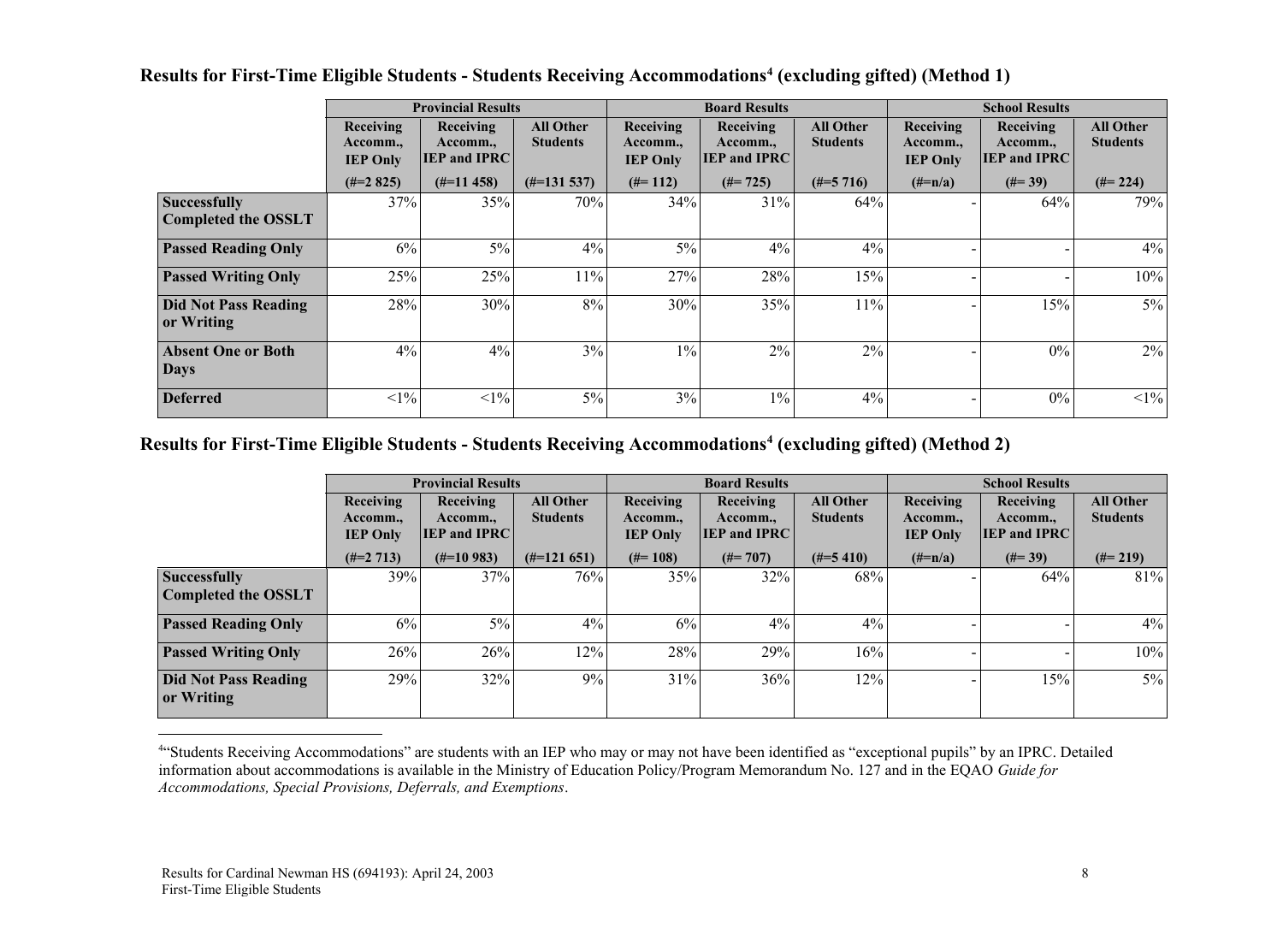|                                                   | <b>Provincial Results</b> |                                  |                                               |                     | <b>Board Results</b>      |                                               | <b>School Results</b> |                           |                                        |
|---------------------------------------------------|---------------------------|----------------------------------|-----------------------------------------------|---------------------|---------------------------|-----------------------------------------------|-----------------------|---------------------------|----------------------------------------|
|                                                   | Academic<br>Program       | <b>Applied</b><br><b>Program</b> | <b>Locally</b><br><b>Developed</b><br>Program | Academic<br>Program | <b>Applied</b><br>Program | <b>Locally</b><br><b>Developed</b><br>Program | Academic<br>Program   | <b>Applied</b><br>Program | Locally<br><b>Developed</b><br>Program |
|                                                   | $(\#=101\;270)$           | $(\text{\#}34 202)$              | $(\text{\#} = 6\,333)$                        | $(\#=4\;711)$       | $(\#=1\,488)$             | $(\#=175)$                                    | $(\#=225)$            | $(\#=43)$                 | $(\#=n/a)$                             |
| <b>Successfully</b><br><b>Completed the OSSLT</b> | 83%                       | 33%                              | 10%                                           | 75%                 | 22%                       | 12%                                           | 83%                   | 44%                       |                                        |
| <b>Passed Reading Only</b>                        | 3%                        | 6%                               | 3%                                            | 4%                  | 4%                        |                                               | $4\%$                 |                           |                                        |
| <b>Passed Writing Only</b>                        | $8\%$                     | 24%                              | 16%                                           | 14%                 | 26%                       |                                               | 9%                    |                           |                                        |
| <b>Did Not Pass Reading</b><br>or Writing         | 3%                        | 25%                              | 40%                                           | 6%                  | 37%                       | 42%                                           | 3%                    | 28%                       |                                        |
| <b>Absent One or Both</b><br><b>Days</b>          | $1\%$                     | $5\%$                            | 9%                                            | $1\%$               | $4\%$                     | 3%                                            | $1\%$                 | $5\%$                     |                                        |
| <b>Deferred</b>                                   | $1\%$                     | $7\%$                            | 23%                                           | $1\%$               | 7%                        | 24%                                           | $0\%$                 | 2%                        |                                        |

#### Results for First-Time Eligible Students - Program of Study<sup>5</sup> (Method 1)

Results for First-Time Eligible Students - Program of Study<sup>5</sup> (Method 2)

|                                                   | <b>Provincial Results</b> |                           |                                        |                     | <b>Board Results</b>      |                                        | <b>School Results</b> |                           |                                        |
|---------------------------------------------------|---------------------------|---------------------------|----------------------------------------|---------------------|---------------------------|----------------------------------------|-----------------------|---------------------------|----------------------------------------|
|                                                   | Academic<br>Program       | <b>Applied</b><br>Program | Locally<br><b>Developed</b><br>Program | Academic<br>Program | <b>Applied</b><br>Program | Locally<br><b>Developed</b><br>Program | Academic<br>Program   | <b>Applied</b><br>Program | Locally<br><b>Developed</b><br>Program |
|                                                   | $(\text{\#}=98\,668)$     | $(\text{\#}30\,233)$      | $(\#=4\;302)$                          | $(\#=4\ 640)$       | $(\#=1\,335)$             | $(\#=127)$                             | $(\#=223)$            | $(\#=40)$                 | $(\#=n/a)$                             |
| <b>Successfully</b><br><b>Completed the OSSLT</b> | 85%                       | 38%                       | 14%                                    | 76%                 | 24%                       | 17%                                    | 84%                   | 48%                       |                                        |
| <b>Passed Reading Only</b>                        | 3%                        | $7\%$                     | 4%                                     | 4%                  | $5\%$                     |                                        | 4%                    |                           |                                        |
| <b>Passed Writing Only</b>                        | 8%                        | 27%                       | 23%                                    | 14%                 | 29%                       |                                        | 9%                    |                           |                                        |
| <b>Did Not Pass Reading</b><br>or Writing         | 3%                        | 28%                       | 58%                                    | 6%                  | 42%                       | 58%                                    | 3%                    | 30%                       |                                        |

<sup>5</sup>Results for program are based upon students for whom program data were available. "Academic Program" refers to students enrolled in the academic level in mathematics and/or English; "Applied Program" refers to students enrolled in the applied level in both mathematics and English; "Locally Developed Program" refers to students enrolled in courses in mathematics and/or English developed for them at their school.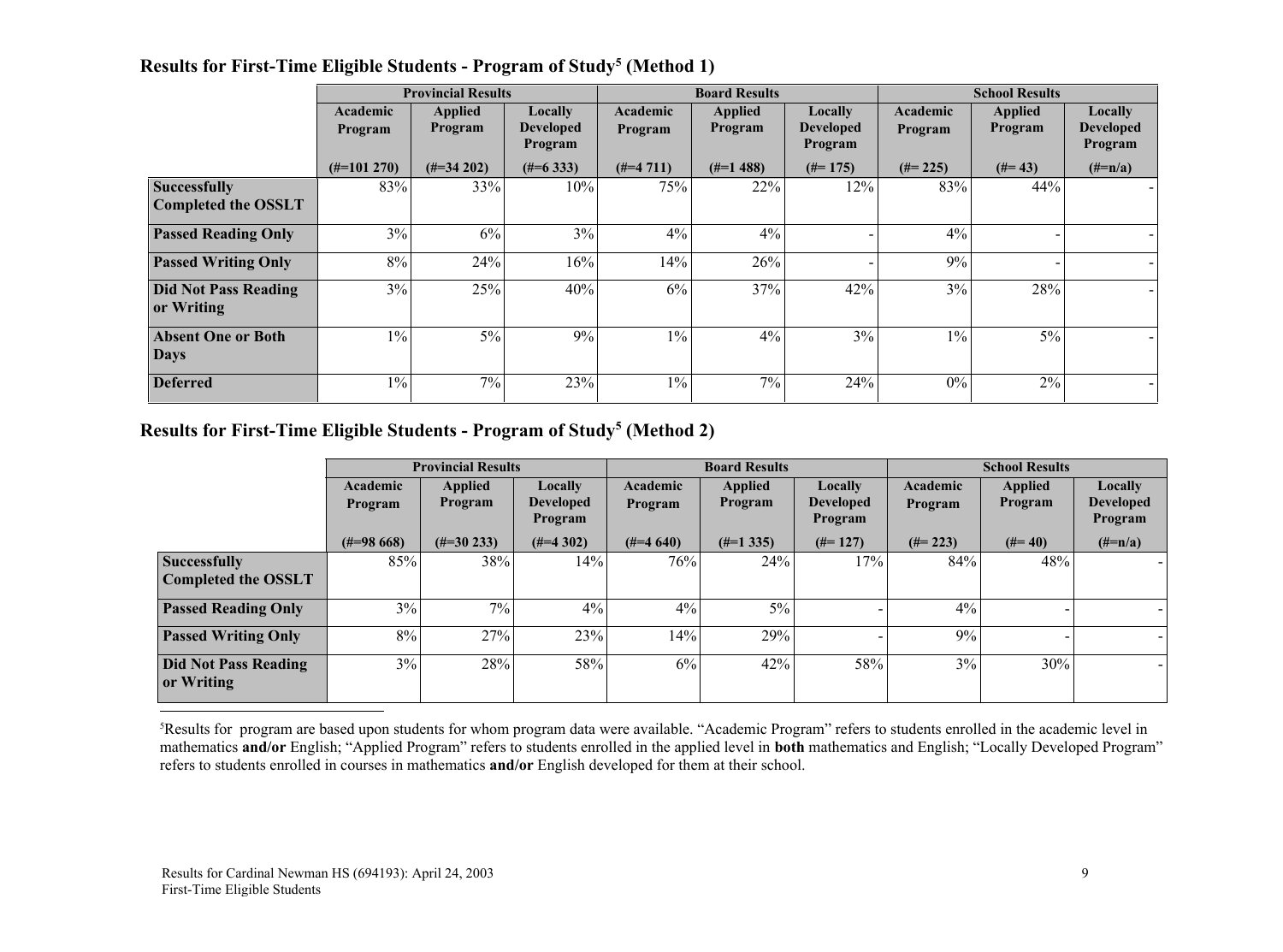### Gender Breakdown of Non-Exempted First-Time Eligible Students

|                    | Province      |               |               | <b>Board</b>  | <b>School</b> |               |  |
|--------------------|---------------|---------------|---------------|---------------|---------------|---------------|--|
|                    | <b>Number</b> | $\frac{0}{0}$ | <b>Number</b> | $\frac{0}{0}$ | <b>Number</b> | $\frac{0}{2}$ |  |
| Female             | 70 675        | 48%           | 3 3 9 0       | 52%           | 132           | 49%           |  |
| Male               | 73 999        | 50%           | 3 0 9 1       | 47%           | 138           | 51%           |  |
| <b>Unspecified</b> | 865           | $1\%$         | 94            | $1\%$         |               | $0\%$         |  |

Contextual Information from the Student Questionnaire<sup>6</sup> for First-Time Eligible Students

### Response Rates

| Province                    |                                    |                         |                                    | <b>Board</b>                              |                  | <b>School</b>               |                                    |                         |  |
|-----------------------------|------------------------------------|-------------------------|------------------------------------|-------------------------------------------|------------------|-----------------------------|------------------------------------|-------------------------|--|
| Eligible<br><b>Students</b> | Completed<br><b>Ouestionnaires</b> | <b>Response</b><br>Rate | <b>Eligible</b><br><b>Students</b> | <b>Completed</b><br><b>Ouestionnaires</b> | Response<br>Rate | Eligible<br><b>Students</b> | Completed<br><b>Ouestionnaires</b> | <b>Response</b><br>Rate |  |
| 146 539                     | 143 948                            | 98%                     | 6 5 7 5                            | 6 0 4 0                                   | 92%              | 270                         | 269                                | 100%                    |  |

### Student Computer Use, Language and Background

|                                                                 | <b>Province</b>                         |                              |                               | <b>Board</b>                | <b>School</b>                |                            |  |
|-----------------------------------------------------------------|-----------------------------------------|------------------------------|-------------------------------|-----------------------------|------------------------------|----------------------------|--|
| Percentage of first-time eligible students<br>indicating that   | <b>Females</b><br>$(\text{\#} = 69981)$ | <b>Males</b><br>$(\#=72000)$ | <b>Females</b><br>$(\#=3132)$ | <b>Males</b><br>$(\#=2821)$ | <b>Females</b><br>$(\#=131)$ | <b>Males</b><br>$(\#=135)$ |  |
| they have a computer in their home.                             | 92%                                     | 90%                          | 90%                           | 89%                         | 95%                          | 94%                        |  |
| English is the first language that they learned in<br>the home. | 77%                                     | 76%                          | 56%                           | 59%                         | 74%                          | 78%                        |  |
| English is the language spoken most frequently in<br>the home.  | 76%                                     | 75%                          | 55%                           | 56%                         | 72%                          | 79%                        |  |
| they were born outside Canada.                                  | 19%                                     | 20%                          | 35%                           | 35%                         | 27%                          | 30%                        |  |

<sup>6</sup>Note: Percentages in the following tables are based on the total number of students who completed a questionnaire.